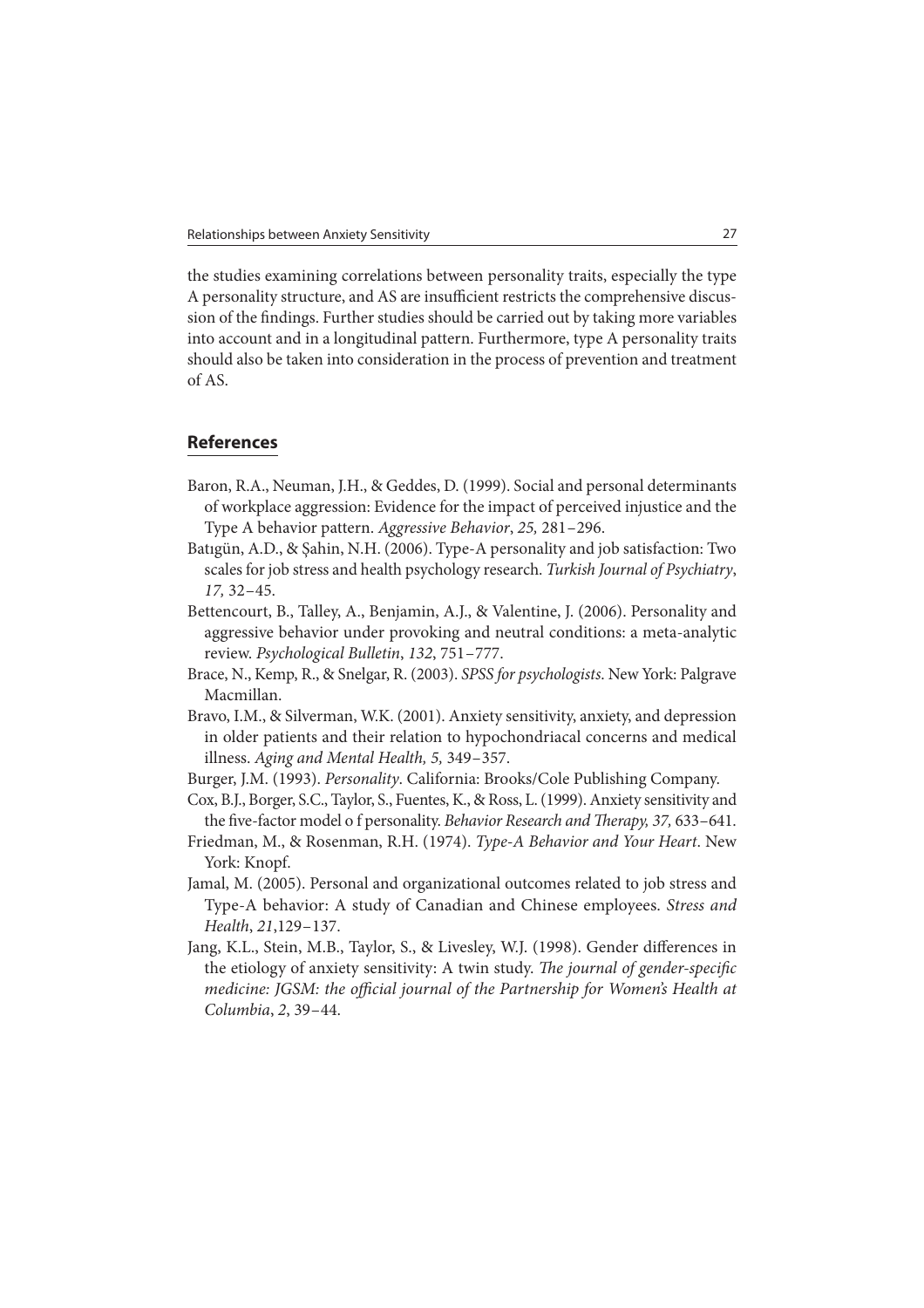- Keogh, E. (2004). Investigating invariance in the factorial structure of the anxiety sensitivity index across adult men and women. Journal of Personality Assessment, 83, 153 – 160.
- Keogh, E., & Birkby, J. (1999). The effect of anxiety sensitivity and gender on the experience of pain. Cognition & Emotion, 13, 813-829.
- Keogh, E., Barlow, C., Mounce, C., & Bond, F.W. (2006). Assessing the relationship between cold pressor pain responses and dimensions of the anxiety sensitivity profile in healthy men and women. Cognitive Behaviour Therapy, 35, 198-206.
- Lawyer, S.R., Karg, R.S., Murphy, J.G., & Dudley McGlynn, F. (2002). Heavy drinking among college students is influenced by AS, gender, and contexts for alcohol use. Journal of Anxiety Disorders, 16, 165 – 173.
- Lilienfeld, S.O., & Penna, S. (2001). Anxiety sensitivity: Relations to psychopath, DSM-IV personality disorder features, and personality traits. Anxiety Disorders, 15, 367 – 393.
- Mantar, A., Yemez, B., & Alkın, T. (2010). The validity and reliability of Turkish version of anxiety sensitivity index-3. Turkish Journal of Psychiatry, 21, 225 – 234.
- Masters, K.S., Lacaille, R.A., & Shearer, D.S. (2003). The acute affective response of Type A behavior pattern individuals to competitive and noncompetitive exercise. Canadian Journal of Behavioral Science, 35, 25 – 34.
- Mattis, S.G., & Ollendick, T.H. (1997). Panic in children and adolescents: A developmental analysis. In T.H. Ollendick & R.J. Prinz (Eds.), Advances in clinical child psychology (Vol. 19, pp. 27-74). New York, NY: Plenum Press.
- Naragon-Gainey, K. (2010). Meta-analysis of the relations of anxiety sensitivity to the depressive and anxiety disorders. Psychological Bulletin, 136, 128-150.
- O'Connor, J. (2002). Type A, Type B, and the Kleinian positions do they relate to similar processes? Psychoanalytic Psychology, 19, 95-117.
- Olatunji, B.O., & Wolitzky-Taylor, K.B. (2009). AS and the anxiety disorders: a meta-analytic review and synthesis. Psychological Bulletin, 135, 974 – 999
- Reiss, S. (1991). Expectancy model of fear, anxiety, and panic. Clinical Psychology Review, 11, 141 – 153.
- Reiss, S., & Havercamp, S. (1996). The sensitivity theory of motivation: Implications for psychopathology. Behaviour Research and Therapy, 34, 621-632.
- Reiss, S., Peterson, R.A., Gursky, D.M., & McNally, R.J. (1986). Anxiety sensitivity, anxiety frequency and the prediction of fearfulness. Behaviour Research and Therapy, 24,  $1-8$ .
- Şafak Çakmak, S. (2006). Psychometric properties of anxiety sensitivity indexrevised and the relationship with drinking motives and alcohol use in Turkish university students and patients. Master Thesis, METU.